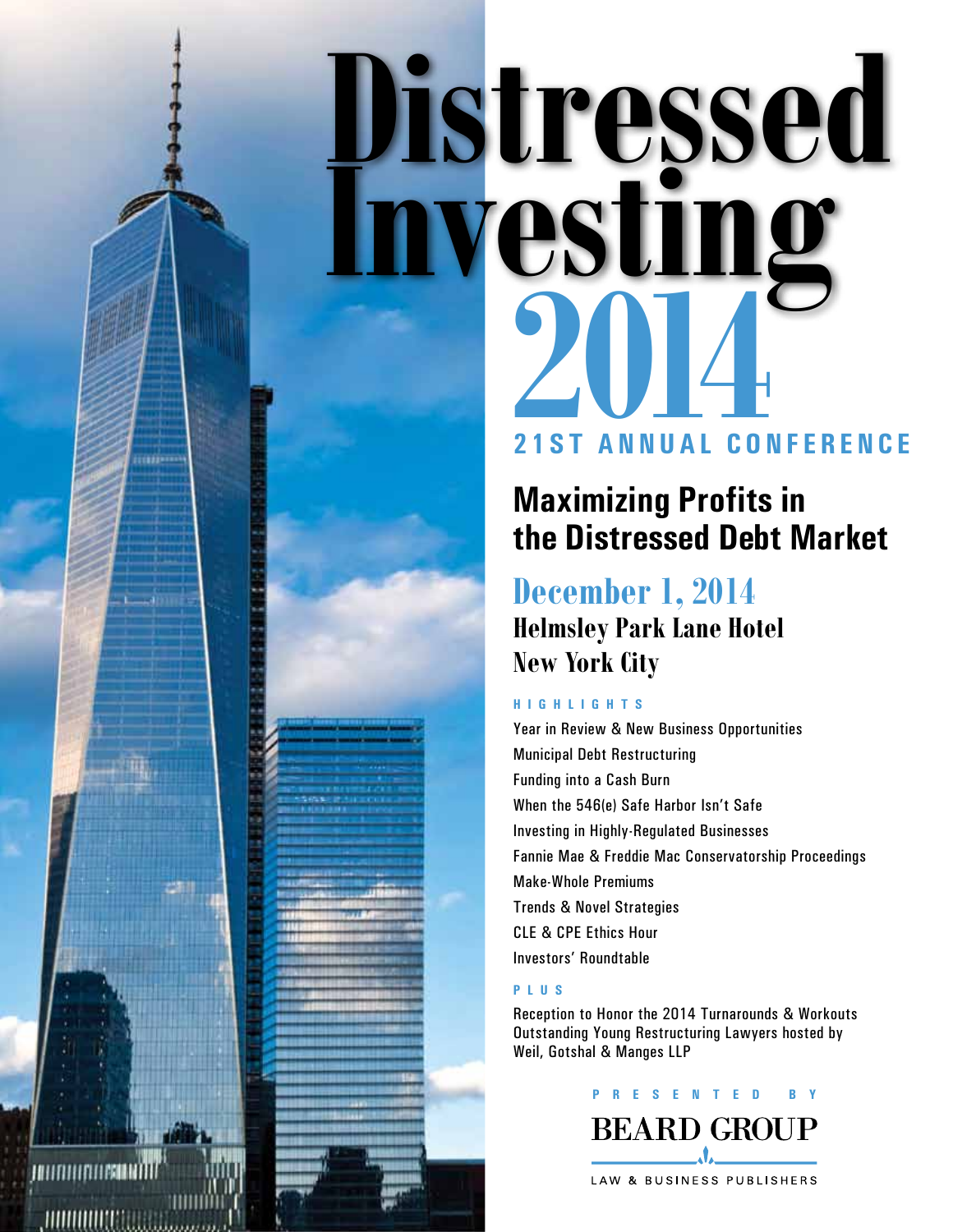### **BEARD GROUP**

LAW & BUSINESS PUBLISHERS

Dear Colleague:

As we began our preparations for this year's conference, we initially questioned if there was really enough activity and interest in the distressed market to support a full day's program. Interest rates are still at historic lows; it's more expedient to borrow than to restructure; and, for many troubled companies, it seemed the can was simply being kicked down the road. But, after numerous conversations, we soon found our answers with the help and brilliant input of our sponsors. With their guidance, it became readily apparent that there are, indeed, an array of issues in the distressed space that are important to address.

Our sponsors help make this conference the longstanding success it has been. The generosity of their time, ideas, and financial support is a cornerstone of our longevity, and we genuinely appreciate all they do. This year, we would like to welcome first-time sponsors Development Specialists, Inc., Teneo Restructuring, a division of global advisory firm Teneo, Bryan Cave LLP, and Hughes Hubbard & Reed LLP.

We also, as always, sincerely thank each of our talented speakers. Each professional you will hear today is highly experienced and knowledgeable. This is truly a top-notch faculty.

So please enjoy as many sessions as your schedule permits. Ask questions. Contribute commentary of your own. And take advantage of all the networking opportunities this conference has to offer. We know you will especially enjoy tonight's cocktail reception and awards ceremony that generously will be hosted by Weil, Gotshal & Manges. We look forward to seeing you there.

Thank you so much for joining us.

Kind regards,

Peter A. Chapman Nina Novak, Esq. CEO Managing Editor

Beard Group | P.O. Box  $40915$  | Washington, DC 20016 Telephone (240) 629-3300 peter@beard.com | nina@beard.com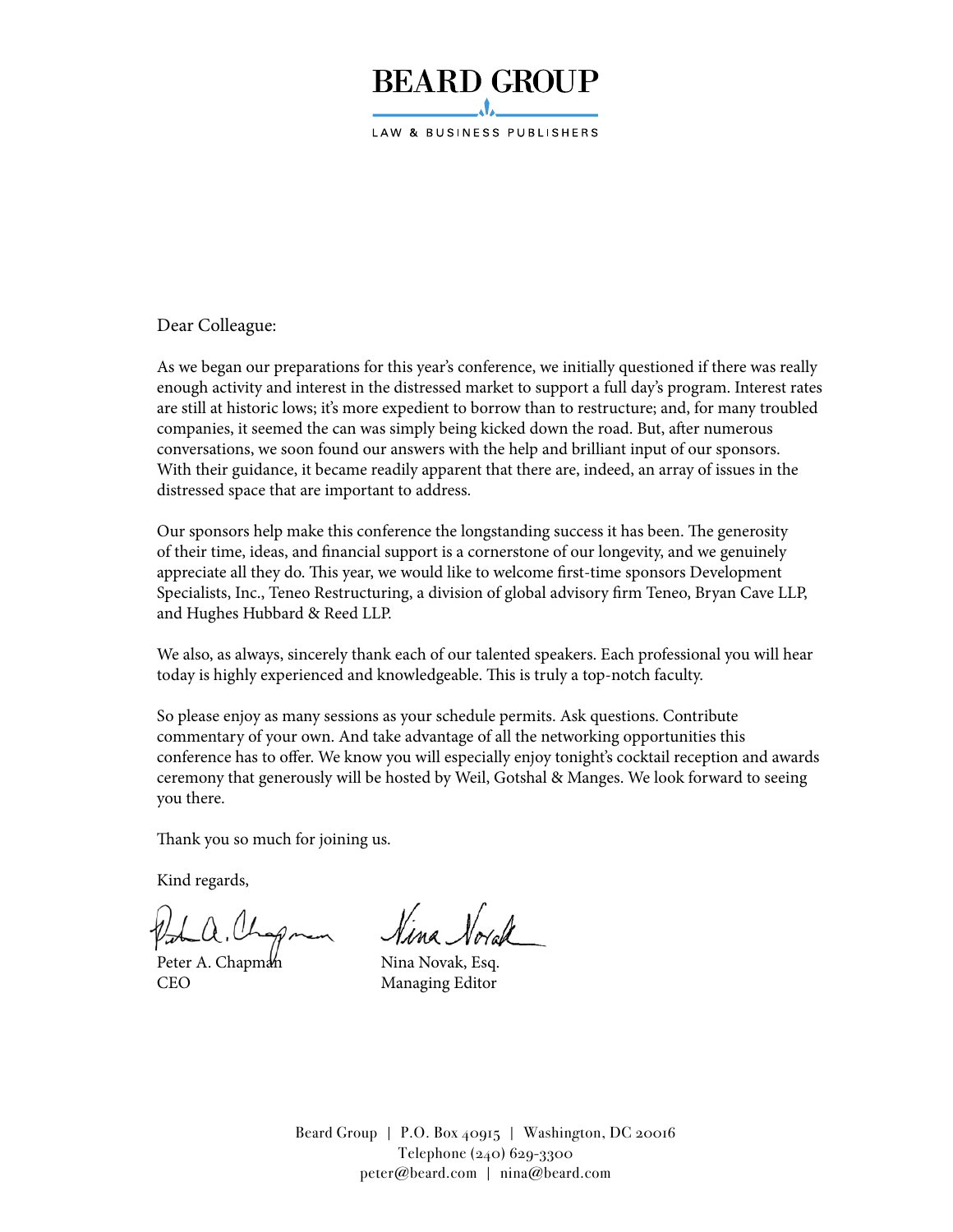### **Conference Agenda• A.M.**

#### 7:30am Registration & Continental Breakfast Sponsored by **Milbank**

#### 8:00am Co-Chairs' Opening Remarks

Hugh M. Ray, Esq., Principal **McKOOL SMITH** Van E. Conway, Chief Executive Officer **CONWAY MacKENZIE, INC.**

#### 8:10am Year in Review and New Business

#### **Opportunities**

Steven L. Gidumal, Managing Partner **VIRTUS CAPITAL, LP** 

Our speaker, Steve Gidumal, is always thought provoking and is back for his 19th year to review the year in distressed investing and bring his insights and unique perspectives on what to expect in the coming year.

#### 8:40am Municipal Debt Restructuring

Van E. Conway, Chief Executive Officer Glen M. Kushiner, Managing Director **CONWAY MacKENZIE, INC.** John W. Hill, Chief Financial Officer **CITY OF DETROIT** James Doak, Managing Director **MILLER BUCKFIRE** Jamie Baird, Managing Director **THE BLACKSTONE GROUP, L.P.** William A. Brandt, Jr., President & CEO **DEVELOPMENT SPECIALISTS, INC.**, and Chair, **Illinois Finance Authority** This panel will review the results of the City of Detroit's Chapter 9 restructuring—what was and what wasn't accomplished in the adjustment of the municipality's debts and delivery of services through mediation

and plan confirmation—and how this case will or won't influence future out-of-court and Chapter 9 restructurings governed by statutory regimes in other states.

#### 9:25am Funding into a Cash Burn

Gregory A. Charleston, Senior Managing Director **CONWAY MacKENZIE, INC.** John Rosin, Managing Director - National Originations Manager - General ABL **MIDCAP FINANCIAL LLC** Ben Marzouk, Managing Director **MONROE CAPITAL LLC** Gerard Hanabergh, Senior Executive Vice President & Chief Credit Officer **FIRST CAPITAL** 

Learn from lenders that are not afraid to fund into a cash burning situation. It is an art form that is not for the faint of heart. These experts will explain the criteria they use,

the economic expectations they have, and the post-deal reporting and monitoring that they require for to loaning money to borrowers that have a fixed charge coverage ratio of less than one.

#### 10:10am Networking Break

Sponsored by GAVIN/SOLMONESE

#### 10:25am When the 546(e) Safe Harbor Isn't Safe

Stephanie Wickouski, Esq., Partner **BRYAN CAVE LLP** Colin M. Adams, Executive Director **Morgan Stanley & Co.** Sharon L. Levine, Esq., Partner **LOWENSTEIN SANDLER LLP**

Todd R. Snyder, Executive Vice Chairman of North American GFA and Co-Chair of the North American Debt Advisory and Restructuring Group **ROTHSCHILD INC.**

#### Christopher K. Kiplok, Partner

**HUGHES HUBBARD & REED LLP** 

The contours of the safe harbor provisions in Section 546(e) of the Bankruptcy Code insulating settlement payments from fraudulent conveyance litigation have shifted following the Quebecor, Barclays, Tribune, and Lyondell decisions. The implications are significant for distressed investing professionals when buying claims and valuing liquidating trust assets.

#### 11:05am Investing in Highly-Regulated **Businesses**

Joseph H. Smolinsky, Esq., Partner **WEIL, GOTSHAL & MANGES LLP** George Mack, Managing Director BARCLAYS CAPITAL Alexander Tracy, Managing Director **MILLER BUCKFIRE & CO., LLC** Brian S. Rosen, Esq., Partner

**WEIL, GOTSHAL & MANGES LLP**

Explore the unique issues to consider in making investments in distressed companies that operate in a highly-regulated environment. This panel of legal and business professionals have been involved in matters in the energy, education, healthcare, transportation, communications, gaming and financial services sectors where governmental regulation is front and center in the search for an optimal economic result. The panel will also discuss how investors should evaluate opportunities where potential regulatory obstacles exist and how to take advantage of industries such as pay day lending and education that are just now becoming the subject of new regulatory regimes that can materially alter the scorecard of winners and losers.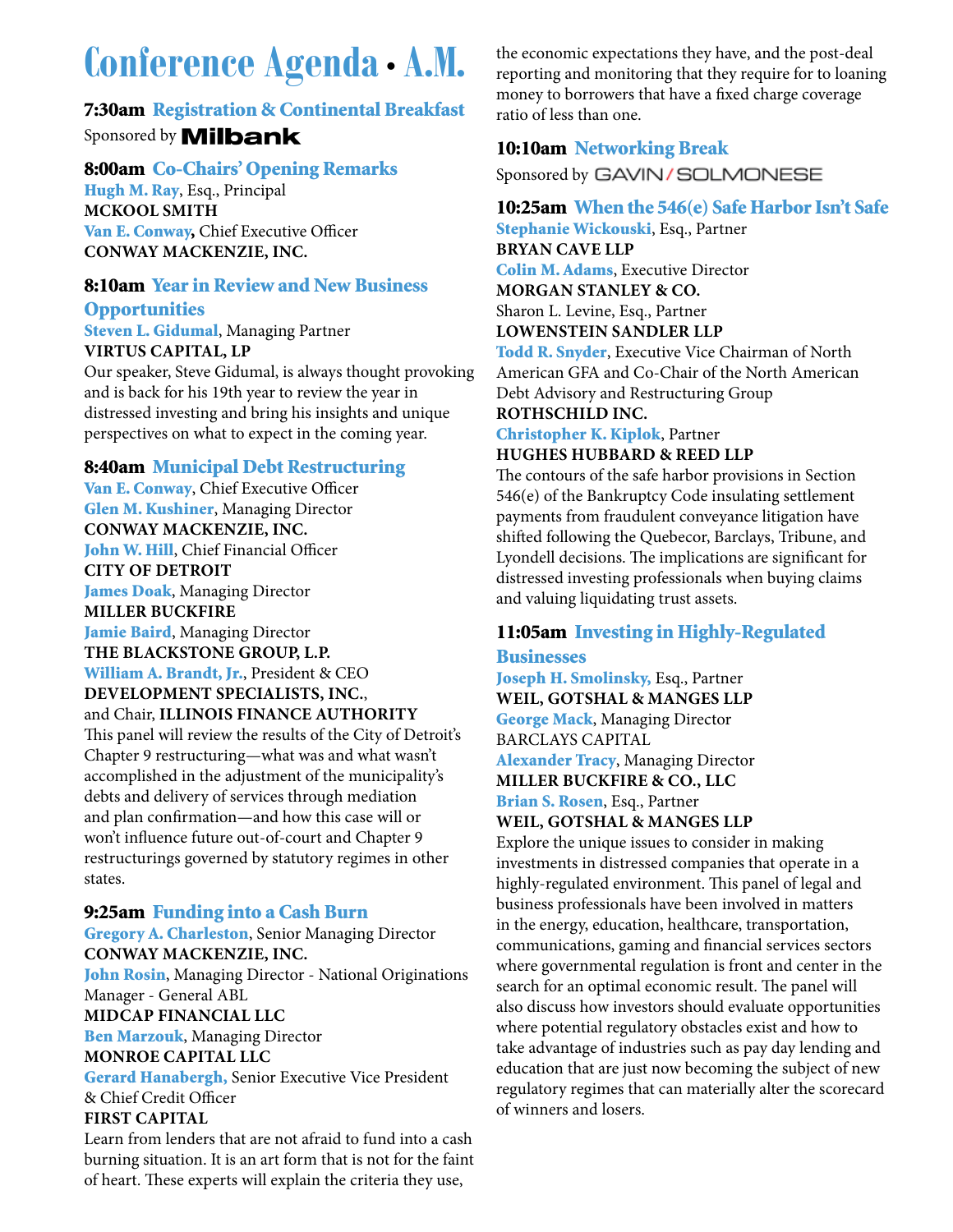#### 11:45am The Harvey R. Miller Awards

Luncheon



Presenting the Harvey R. Miller Outstanding Achievement Award for Service to the Restructuring Industry to James E. Millstein at **Millstein & Co**.

### **Conference Agenda• P.M.**

#### 1:30pm Fannie Mae & Freddie Mac

Conservatorship Proceedings Matthew D. McGill, Esq. **GIBSON DUNN** Bill Maloni, former Fannie Mae lobbyist James E. Millstein, Founder and Chief Executive Officer **MILLSTEIN & CO.** Kent Collier

#### **REORG RESEARCH INC.**

Some Fannie and Freddie shareholders say the Government has confiscated more than \$41 billion in value and needs to write a check for that amount. Other investors say those shareholders are deluded. There's a middle ground that says there are important regulatory options, policy issues and political dynamics that cry out for a grand bargain or compromise. This panel of carefully selected thought leaders will walk you through the extreme positions and the midde ground.

#### 2:10pm Make-Whole Premiums

Peter S. Goodman, Esq., Principal **McKOOL SMITH** Brent Williams, Managing Director **TENEO CAPITAL** Philip C. Dublin, Esq., Partner **AKIN GUMP STRAUSS HAUER & FELD LLP** Robert T. Schmidt, Esq., Partner **KRAMER LEVIN NAFTALIS & FRANKEL LLP** This panel will take you beyond the facts, findings and holdings of Judge Drain's bench ruling in In re MPM Silicones, LLC, Case No. 14-22503 (Bankr. S.D.N.Y. Aug, 26, 2014), to how to calculate bondholder recoveries in the event a court enforces or nixes a make-whole premium and identifying hundreds of junk-rated publicly traded debt securities with similar call premiums buried in their indentures.

2:50pm Networking Break Sponsored by Hughes Hubbard  $\mathcal{G}$  Reed LLP

3:05pm Trends & Novel Strategies Harold L. Kaplan, Esq., Partner/Leader Corporate Trust and Bondholders Rights Team **FOLEY & LARDNER LLP**

#### Lorenzo Mendizabal, Esq., Managing Director **EPIQ SYSTEMS**

#### David S. Kurtz, Vice Chairman U.S. Investment Banking - Head of Global Restructuring **LAZARD**

Evan R. Fleck, Esq., Partner

#### **MILBANK, TWEED, HADLEY & McCLOY LLP**

This panel of diverse experts will address recent and cutting edge restructuring developments, trends and strategies other than make-whole issues (covered by another panel). This includes trends in the use of and alternatives to Chapter 11, pre-filing negotiated plans, dual-track restructuring and sale procedures in bankruptcy, conflicts involving multi-debtors and multiple-tranche bondholders, recent committee formation and compensation complications, greater use of communications experts before and after a filing, and methods to lower the cost of the process.

#### 3:45pm CLE & CPE Ethics Hour

Jack Butler, Executive Vice President **HILCO GLOBAL**

Edward ("Ted") Gavin, Managing Director **GAVIN/SOLMONESE LLC**

#### Michael P. Richman, Esq., Partner **HUNTON & WILLIAMS LLP**

This panel will evaluate the current state of some of the thorniest ethical issues examined by the American Bankruptcy Institute's Ethics Task Force including conflicts-related issues that result from the shifting allegiances that can arise during the life of a bankruptcy case, the complexity of disclosure of "connections" when seeking approval of employment, the fleshing out of the duties of counsel for a debtor in possession and other retained professionals, and the role of conflicts counsel in business reorganization cases.

#### 4:45pm Investors' Roundtable

Steven L. Gidumal, Managing Partner **VIRTUS CAPITAL, LP** Leon Frenkel, General Partner **TRIAGE CAPITAL MANAGEMENT** Ken Grossman, Managing Partner **JURIS ADVISORS LLC** Richard M. Fels, Executive Vice President **TRADITION ASIEL SECURITIES INC.** Dave Miller, Portfolio Manager **Elliott Management Corp.**  There's a high probability that you'll want to call your broker with a buy or sell order following this roundtable discussion.

5:30 pm Reception for All Delegates, Speakers, and Honorees Honoring the Turnarounds & Workouts 2014 Outstanding Young Lawyers Hosted by**Weil**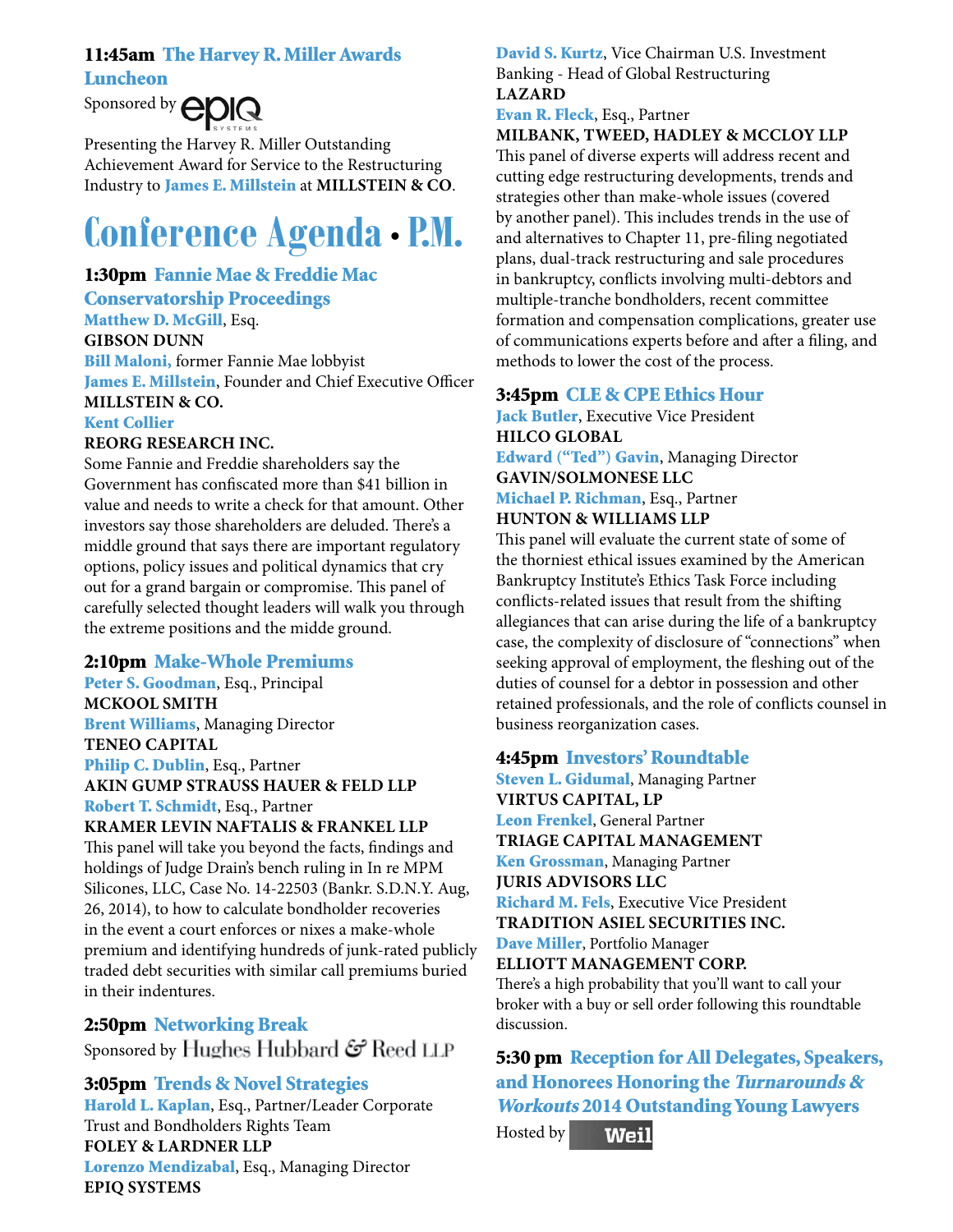**PLEASE JOIN US**

## **Reception for All Delegates, Speakers, and Honorees**

*Turnarounds & Workouts* **2014 Outstanding Young Restructuring Lawyers**

Hosted by

#### **WEIL, GOTSHAL & MANGES LLP**

767 Fifth Avenue (the GM Building, between 58th and 59th Streets) 25th Floor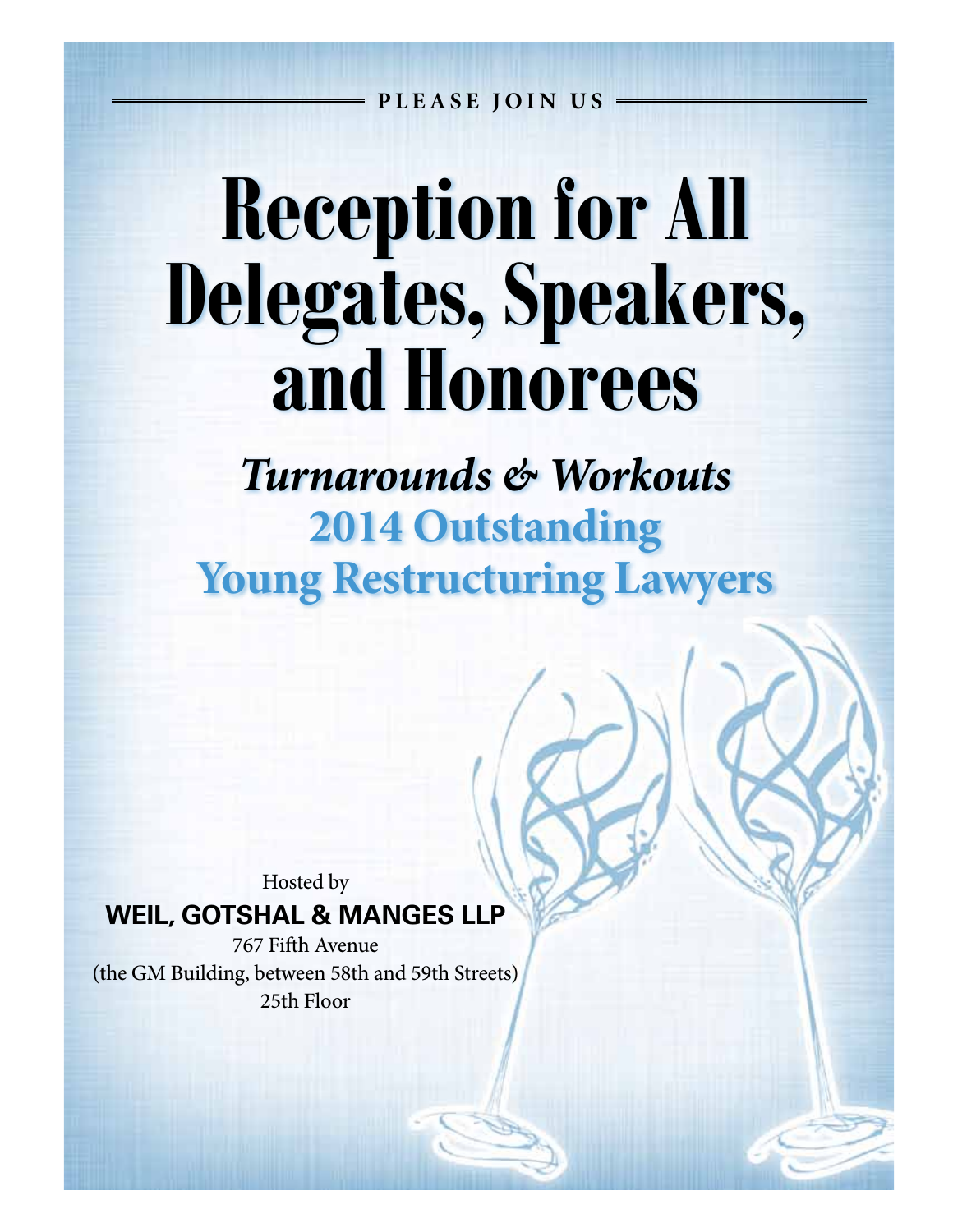### **Outstanding Young Restructuring Lawyers •2014**

#### Scott L. Alberino

#### Akin Gump Strauss Hauer & Feldt

Heads team advising \$1.7 billion class of unsecured noteholders of Energy Future Intermediate Holdings. Other creditor representations include steering committee of secured lenders of LifeCare Holdings and Wayzata Investment Partners, and affiliates in Ormet Corporation Chapter 11. Debtor representations include Atlantic Express Transportation Corp, Atari, Inc., and its affiliated debtors, and Inner City Media Corporation.

Luke A. Barefoot CLEARY GOTTLIEB STEEN & HAMILTON LLP Led multi-office, multi-discipline team advising Overseas Shipholding Group. OSG is now poised to confirm a plan of reorg. that will pay all creditors in full and provide meaningful distribution to existing shareholders. Also advised Nortel on ongoing issues related to its Chapter 11 filing. Representing Cascade Investment, controlled by Bill Gates, in recently filed Chapter 11 of its portfolio company, Optim Energy.

#### Joshua Brody

#### **KRAMER LEVIN**

Leads representation of First Mariner Bancorp. Representing certain second lien bondholders in Energy Futures Intermediate Holding Company. Lead lawyer for holders of certain "lot option" claims in TOUSA Homes Chapter 11. Played critical role in representing unsecured creditors committee in Hostess Brands, Capmark, and WP Steel Venture bankruptcies. Represented ad hoc bondholders committee in Sea Containers.

#### Jason G. Cohen



Representing PPL Corp., largest unsecured creditor in Southern Montana Electric Generation and Transmission Cooperative bankruptcy, and Tide Natural Gas Storage as creditor in Falcon/Arcapita Chapter 11. Counsel for agent in ongoing Chapter 11 of Cano Petroleum. Represented Athens-based Omega Navigation in its Chapter 11. Lead counsel for Deep Marine Technologies and creditors' committee in Harold's Stores.

#### Garrett Fail

#### WEIL, GOTSHAL & MANGESup

Instrumental in negotiating and structuring major sales, global settlements, and complex plan for Lehman Brothers Holdings, which included innovative sale of certain of Lehman's \$14 billion intercompany claims in first ever "Dutch" auction of bankruptcy claim and subsequent series of private placement sales of \$7 billion of affiliate claims. Played pivotal role in representing Southern Air Holdings and Galvex Holdings.

#### Jill Frizzley

SHEARMAN & STERLING LLP

Representations include Textron in acquisition of Beech Holdings, parent of Beechcraft Corporation; Deutsche Bank, Morgan Stanley, and other arrangers in over \$4 billion in DIP and exit financings for American Airlines; agent in restructuring/refinancing of first lien debt of Physiotherapy Associates; Cinram Intl. in its Chapter 15 cases; Media General in its sale of newspaper assets to and financing agreements with Berkshire Hathaway.

#### Jayme T. Goldstein

**STR** Represented Fortress, a plan sponsor for LightSquared's contemplated \$2.65 billion restructuring plan; China Medical, a bondholder group in involuntary liquidation and Chapter 15 proceedings to recover \$396 million; OnCure, Chapter 11 bondholder group and DIP lenders; Wilmington Trust, as trustee for \$775 million senior secured notes, in litigation against US Oncology; and steering committee of secured lenders to ATI.

#### Brian D. Glueckstein SULLIVAN & CROMWELL LLP

Represented Eastman Kodak in restructuring involving reorg. of 15 different business lines in over three dozen countries, novel questions of IP law, and resolution of legacy liabilities. Other representations include Dish Network and EchoStar in litigation with LightSquared LP and creditors asserting billions of dollars in claims, Chrysler Group with respect to post-closing litigation, and JPMorgan Chase in WaMu Chapter 11.

#### James J. Mazza, Jr.

ter, Age, State, Meagher & Advising Exide Technologies in its ongoing restructuring. Also advised Dynegy in acquisition of Ameren's merchant energy business, and represented Barclays Bank PLC and Deutsche Bank Securities in connection with approval of aggregate \$545 million in senior secured exit facilities for Patriot Coal. Won appeals court reversal of two lower court judgments in In the Matter of UAL Corporation (Pilots' Pension Plan Termination).

#### Dan B. Prieto

Currently represents Specialty Products and Bondex, subsidiaries of a public company with annual sales of \$3.4 billion, in Chapter 11 case raising issues critical to restructuring of asbestos liabilities. Advising two subsidiaries in connection with a pre-packaged section 524(g) Chapter 11 case, and a company on strategy for addressing mass tort liabilities. Lead partner representing senior secured lenders in ASR Chapter 11 cases.

Dustin P. Smith Reed LLP ٹی Hubbard ک Led trustee's investigation into MF Global relationship with former exchanges and financial institutions in \$40 billion liquidation. Negotiated settlement with JPMorgan, returning \$546 million to MFGI estate. Among lead attorneys reconciling complex financial transactions and untangling ownership disputes between Lehman Brothers and administrators of European affiliate and then negotiating tens of billions of dollars of claims.

#### Joshua A. Sussberg

KIRKLAND & ELLIS LLP

One of the lead partners representing: Edison Mission Energy in its Chapter 11 restructuring of approximately \$3.7 billion of senior unsecured notes and other obligations; AMF Bowling, resulting in highly successful and fully consensual Chapter 11 plan of reorganization that raised \$310 million in new financing; and Conexant Systems in successful and fully consensual Chapter 11 case completed in 96 days.

#### STROOCK



Skadden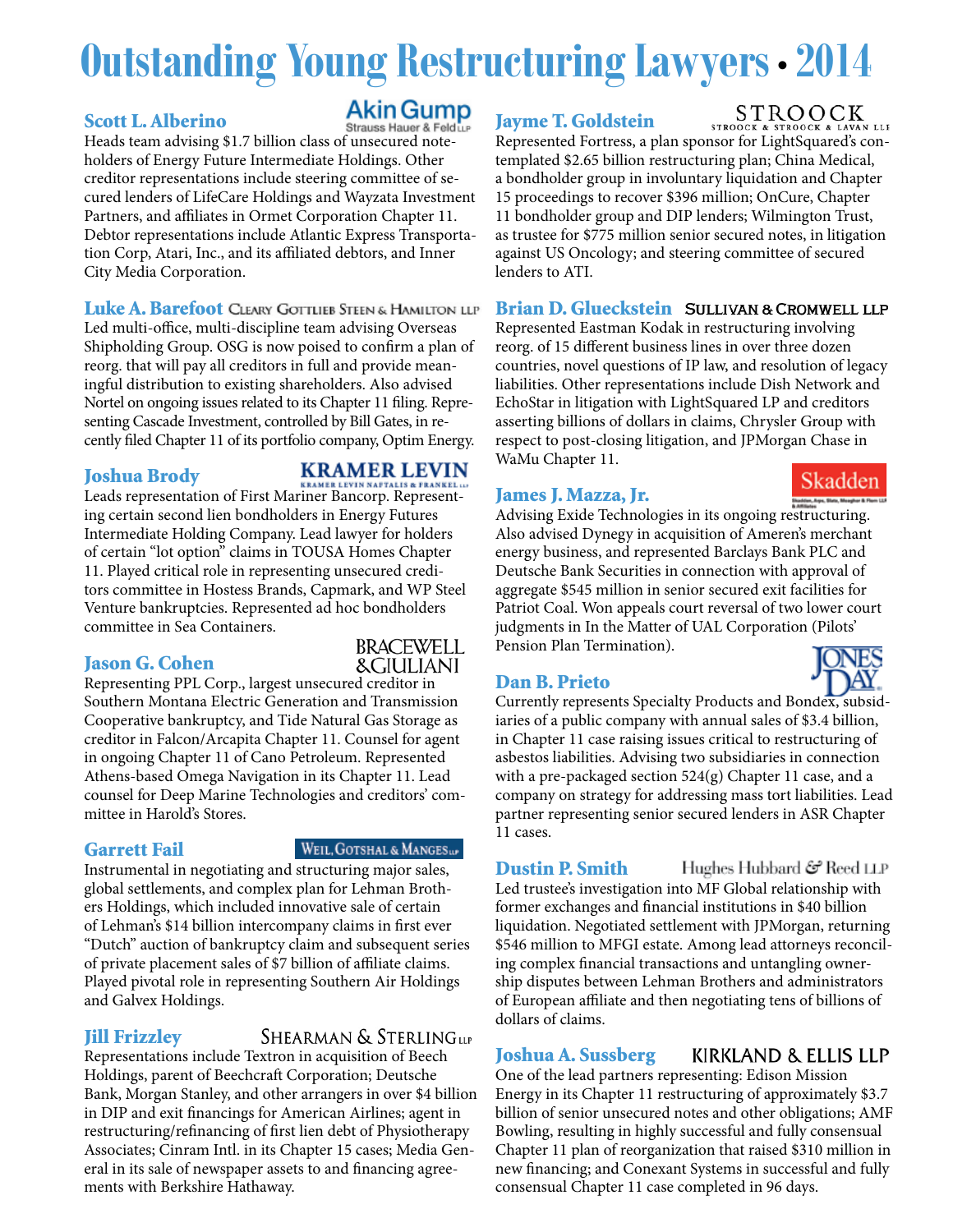## **We Are Grateful to Our Sponsors**



**Bryan Cave LLP** has a diversified international legal practice. The firm represents a wide

variety of business, financial, institutional and individual clients, including publicly held multinational corporations, large and mid-sized privately held companies, partnerships and emerging companies. Aided by extensive investments in technology, **Bryan Cave**'s more than 1,000 attorneys across the United States, the United Kingdom, Continental Europe and Asia serve clients' needs in the world's key business and financial markets.



**Conway MacKenzie** is the premier consulting and financial advisory firm to the middle market. Across

industries, and across the country, **Conway MacKenzie** delivers hands-on financial, operational and strategic services that help healthy companies grow and troubled companies get back on track. With offices that have grown throughout the United States and internationally, and with a team of professionals who represent the best and brightest in their respective disciplines, **Conway MacKenzie's** mission has been and will always be steadfast: to provide its clients with tangible results that bring about the optimal outcome for a given situation. That mission has been evidenced time and time again over the last 25 years as the firm continues to deliver high-impact results for its clients.



**Development Specialists, Inc.** is a leading provider of management consulting and financial advisory services, including turnaround consulting, Development Specialists, Inc. fiduciary roles, financial restructure,

litigation support, wind-down oversight and forensic accounting services. Our clients include business owners, corporate boards of directors, financial services institutions, secured lenders, bondholders, unsecured creditors and creditor committees. For over 30 years, **DSI** has been guided by a single objective: Maximizing value for all stakeholders. With our highly-skilled and diverse team of professionals, offices throughout the United States and in Europe, and an unparalleled range of experience, **DSI** not only achieves that objective, but has also built a solid reputation as an industry leader. As one of the first turnaround firms in the US, **DSI** has expanded from its headquarters in Chicago, Illinois, to include a significant national footprint with offices in New York, Los Angeles, San Francisco, Miami, Philadelphia and Columbus, Ohio. Internationally, DSI has an office in London. **DSI** is able to offer a broad spectrum of services as it has amassed a diverse group of professionals with financial, accounting,

legal and regulatory expertise. Our team includes Masters of Professional Accountancy, Certified Public Accountants, Certified Insolvency and Restructuring advisors, Certified Financial Forensic Accountants and Certified Internal Auditors. **DSI** furthermore shines due to the diverse background of many of our consultants, including a former Special United States Attorney and commercial and investment bankers.

**Epiq Systems** is a leading provider of managed technology for the  $S Y S T E M S$  global legal profession providing cutting-edge solutions and services to the corporate restructuring and insolvency communities. Since the early 1990s, **Epiq** has worked with debtors in the largest and most complex corporate restructurings in history, as well as more than 650 appointed insolvency fiduciaries. **Epiq's** presence is global, servicing clients from its offices in London, New York, Chicago, Hong Kong, Portland, Hartford, Los Angeles, Brussels, Wilmington, Kansas City, and Washington, D.C. **Epiq's** corporate restructuring service offering is extensive, including claims management, noticing, balloting and solicitation, disbursements, bond and equity holder identification, web design and creditor hot lines. **Epiq** also provides integrated technology, consulting and support services in e-disclosure and class action engagements. Recent clients include Lehman Brothers, Chrysler Motors, Glitnir Banki hf, Kaupthing Banki hf, Landsbanki Islands hf, Lyondell Chemical Company, Nortel Networks, Almatis B.V., MAXjet Airways, PlusFunds Group, and Qimonda. **Epiq** was recognized as one of the Nation's Largest Claims Administrators by *Turnarounds & Workouts* this past year.

With the resources of nearly 1,000 lawyers in offices from coast-to-FOLEY & LARDNER LLP coast (as well in Asia), Foley is able to meld its nationally recognized bankruptcy and bond default experience with sophisticated finance, litigation, tax, labor and employment, environmental, regulatory, healthcare, and other practice concentrations. We regularly represent creditors' committees, secured creditors, debtors, cross-border and domestic unsecured creditors, funds and indenture trustees in major cases throughout the United States. With the addition of Harold L. Kaplan and Mark F. Hebbeln to its already very deep national corps of over 30 bankruptcy lawyers, **Foley** has one of the leading and most focused corporate trust/ bondholder rights practices in the country. Jill L. Nicholson was named one of the Outstanding Young Restructuring Lawyers for 2013 by *Turnarounds & Workouts*.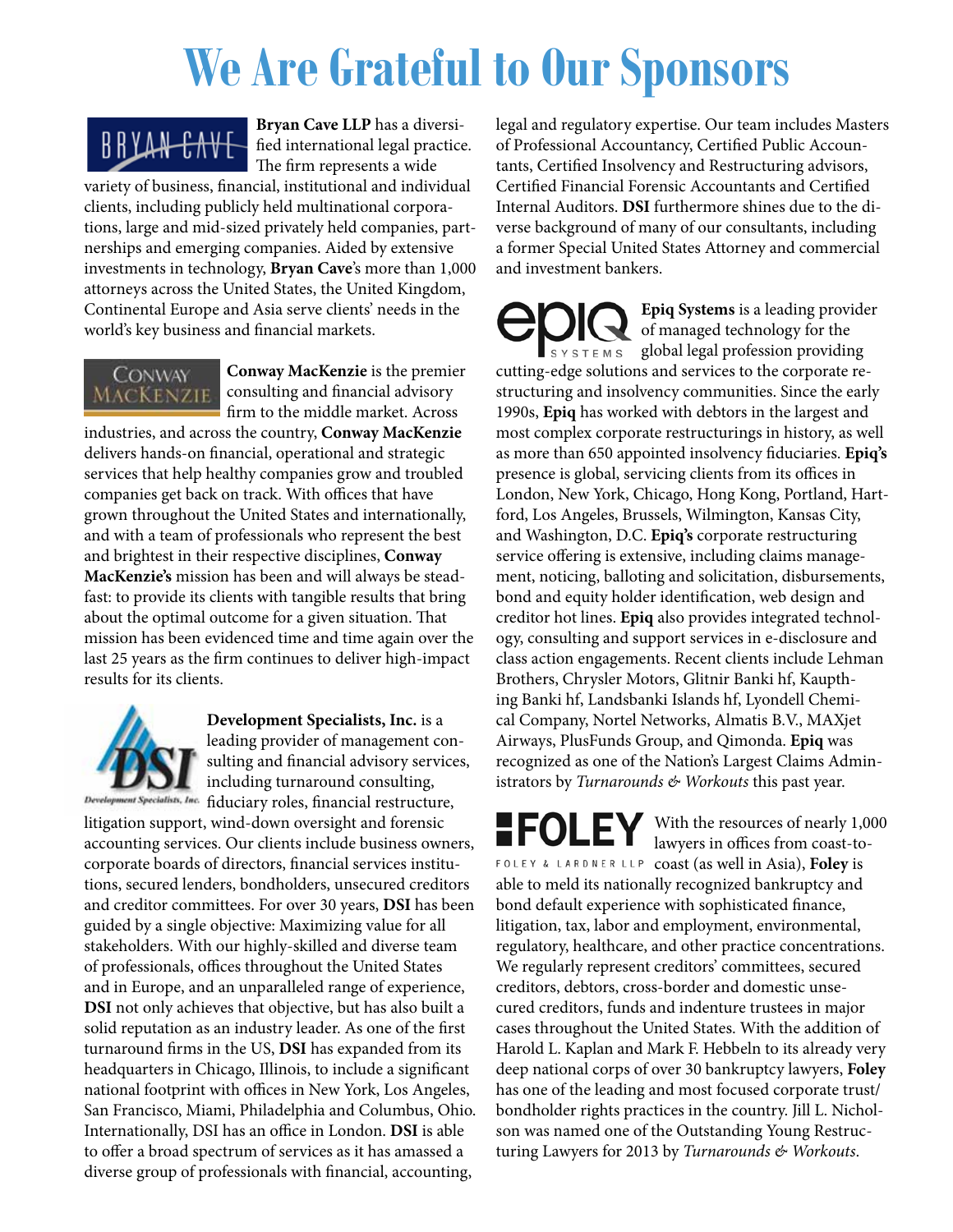## **We Are Grateful to Our Sponsors**

#### GAVIN/SOLMONESE

Whether it's protecting a company or its creditors from failure, deploying new leadership, or reversing antiquated thinking, **Gavin/Solmonese** leads companies to measurable bottom line improvement. Named one of the country's Outstanding Turnaround Firms by *Turnarounds & Workouts* for 17 years, the **Gavin/Solmonese** Corporate Restructuring Group (formerly NHB Advisors) provides leadership for underperforming and troubled companies and their stakeholders, helping businesses maximize value for owners, investors, creditors and employees. The **Gavin/Solmonese** Corporate Engagement & Public Affairs Group leads organizations through critical strategic thinking and tactical planning, creating better connections with consumers, decision makers and the media, resulting in market share growth and higher profitability.

### Hughes Hubbard & Reed

While **Hughes Hubbard & Reed LLP** has a distinguished history dating back to 1888, the firm has been recognized as part of the "new elite" among "the profession's top tier," according to a survey by *The American Lawyer* magazine ("The A-List", July 2012). With offices in New York, Washington, D.C., Los Angeles, Miami, Jersey City, Kansas City, Paris and Tokyo, Hughes Hubbard offers expertise in a wide range of practice areas. Our team of experienced practitioners work in over 30 specialized practices, from mergers and acquisitions, public offerings, corporate reorganization, real estate and crossborder transactions to securities litigation, arbitration, product liability, antitrust, intellectual property, labor, employee benefits and tax, as well as niche practices such as art law and a credit card practice. Hughes Hubbard's corporate practice is diverse and extensive. It handles everything from M&A, corporate governance, and joint ventures to capital markets, private equity, equipment finance and banking. Clients range from leading Fortune 500 corporations to privately held companies to venture capital firms and private equity funds. They operate in many industries, such as manufacturing, transportation, financial institutions, pharmaceuticals, high technology, media, publishing, telecommunications and more. The breadth of our expertise enables us to provide high-quality, high-value work and handle large projects affordably. Hughes Hubbard's goal has always been the same: To do everything it can in support of its clients. At the same time, the firm has steadfastly fulfilled its obligation to be a Good Citizen within the larger community in which its lawyers practice. The firm has outstanding diversity scores and consistently receives high marks for its pro bono activities. **Hughes Hubbard** truly is, as *The American Lawyer* observed, one of America's Top Law Firms.

### **MCKOOL SMITH**

#### **McKool Smith's** bankruptcy and

restructuring practice involves the defense and prosecution of complex lawsuits arising under bankruptcy and related state and federal laws on behalf of debtors, creditors' committees, and other parties. The firm also represents clients in complex reorganization proceedings and out-of-court restructurings. **McKool Smith's** attorneys have litigated complex multi-party disputes in courtrooms and forums throughout the United States, and were among the first called before congress to provide insights on proposed changes to the Federal Bankruptcy Code. **McKool Smith** has received a flurry of accolades this year. In June, the firm announced that it had already secured more than \$1 billion in courtroom verdicts, judgments, and settlements. For the third year in a row, **McKool Smith** has been named to *The National Law Journal* "Midsize Hot List." The firm is the only firm in the country to make the list each year since its inception. Finally, **McKool Smith** recently announced the joining of Hennigan Dorman, a California-based trial firm. The expansion added 35 trial lawyers to the firm's roster and launched a new office in Los Angeles. With more than 165 litigators across offices in New York, Washington, DC, Texas, and California, **McKool Smith** has established a reputation as one of America's leading trial firms. The firm has won more *National Law Journal* and *VerdictSearch* "Top 100 Verdicts" over the last five years than any other law firm. In addition to bankruptcy matters, **McKool Smith** represents clients in complex commercial litigation, intellectual property, bankruptcy, and white collar defense matters.

#### **Milbank's Financial Restructuring Practice Group**

has a track record of demonstrated leadership in Chapter 11 cases and corporate restructurings both in the United States and abroad. **Milbank** is an international law firm with approximately 650 lawyers providing legal services to major financial, commercial, and industrial institutions. According to *Business Week* magazine, **Milbank** is "the leading specialist in the representation of creditors." We have consistently ranked among the most prestigious firms representing debtors and creditors' committees in *The American Lawyer's* Bankruptcy Corporate Scorecard. Four partners (Paul Aronzon, Greg Bray, Dennis Dunne, and Bob Moore) are listed in the K&A Registry of the top restructuring advisors in the country. Evan R. Fleck was named one of the Outstanding Young Restructuring Lawyers for 2013 by *Turnarounds & Workouts*.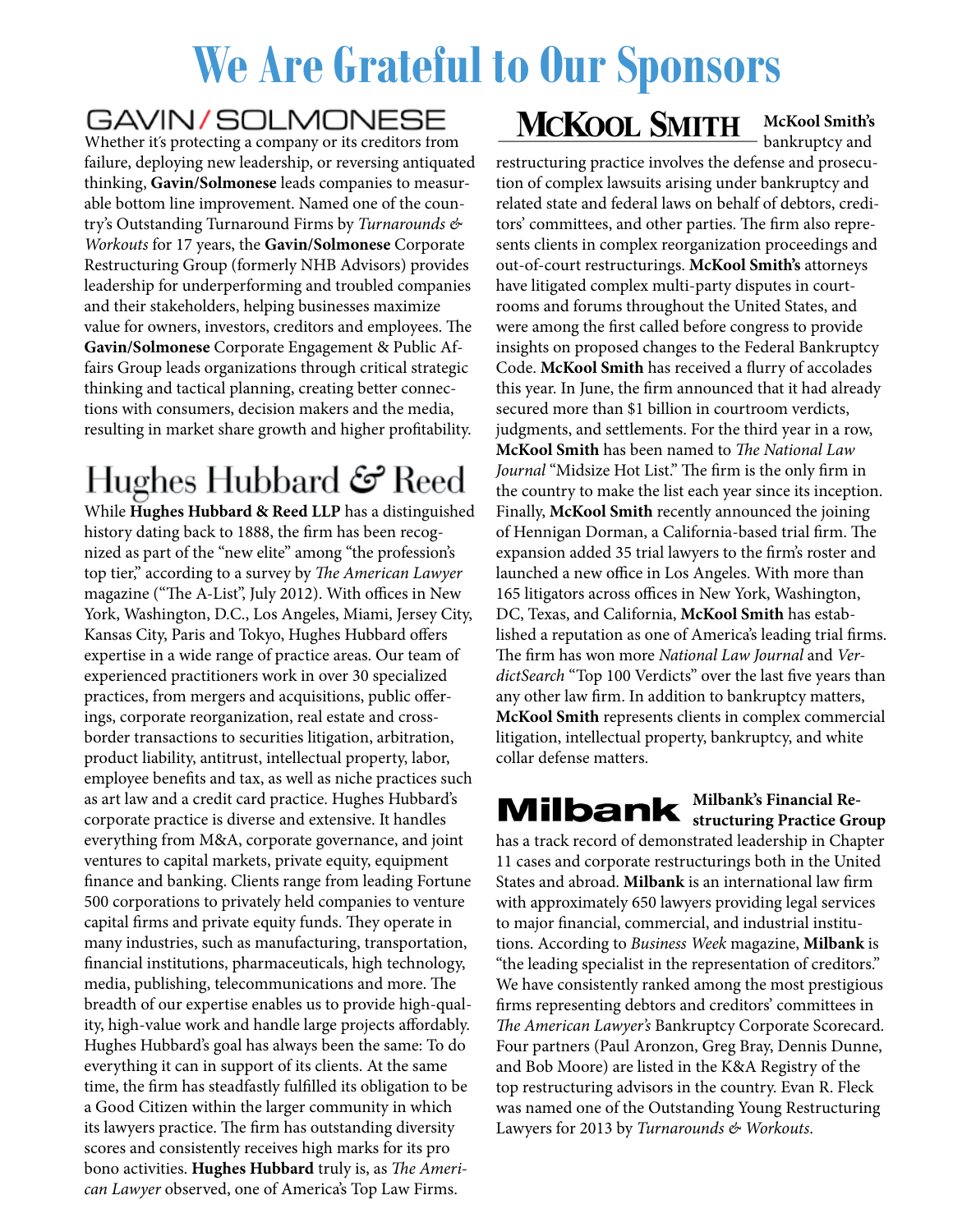### **We Are Grateful to Our Sponsors**

**Teneo Capital** is a global advisory firm that partners

exclusively with the CEOs and senior leaders of many of the world's largest and most complex companies and organizations. The firm combines the disciplines of strategic communications, investor relations, investment banking, financial analytics, government affairs, business intelligence, management consulting and corporate restructuring on an integrated basis to help clients tackle major business challenges and develop new opportunities. **Teneo'**s clients include the CEOs of many Fortune 100 companies across a diverse range of industry sectors. The firm was founded in 2011 by Declan Kelly, Doug Band and Paul Keary. Today, the **Teneo** team includes over 230 professionals working in 11 offices around the globe across **Teneo**'s six operating divisions (Strategy, Capital, Intelligence, 360, Consulting and Restructuring). Teneo is a senior-led advisory firm with deep collective experience working at the highest echelons of the public and private sectors. Our team has a rich knowledge base and global network of relationships that we bring to bear on behalf of our clients every day. Our team is augmented by our Senior Advisors which include Senator George Mitchell (Former US Senate Majority Leader and US Special Envoy for Middle East Peace); Lord Davies of Abersoch (Former Chairman and CEO of Standard Chartered Bank and UK Trade Minister); Harvey Pitt (Former SEC Chairman); Dr. Stephen Davis (Associate Director of the Harvard Law School Programs on Corporate Governance and Institutional Investors), and many others.

### **Weil**

**Weil Gotshal's** restructuring and insolvency practice is regularly acclaimed by the world's most

authoritative sources as preeminent among its peers. With leading practitioners in our offices in New York, Houston, Dallas, Miami, Paris, London, Frankfurt, and Munich, **Weil Gotshal** offers the most broadly based and comprehensive restructuring practice in the world, enabling us to facilitate restructurings, insolvency proceedings, and related transactions both domestically and across multiple borders, often simultaneously. Our lawyers handle all facets of restructuring work for domestic and international companies, institutional lenders and other secured and unsecured creditors, creditor and equity committees, trustees, lessors of real and personal property, acquirers of distressed assets and businesses, court receivers, and equity holders. **Weil Gotshal's** depth of experience is unparalleled, enabling us to develop solutions that are creative and specifically tailored to a client's needs. This past year, *Turnarounds & Workouts* named Harvey R. Miller and Martin A. Sosland as two of the Outstanding Restructuring Lawyers, and Robert J. Lemons as one of the Outstanding Young Restructuring Lawyers for 2011. **Weil Gotshal's** work on the Extended Stay and General Growth Properties' cases earned Marcia Goldstein, Jacqueline Marcus, and Gary Holtzer recognition on *Turnarounds & Workouts'* list of Successful Restructurings in 2011.